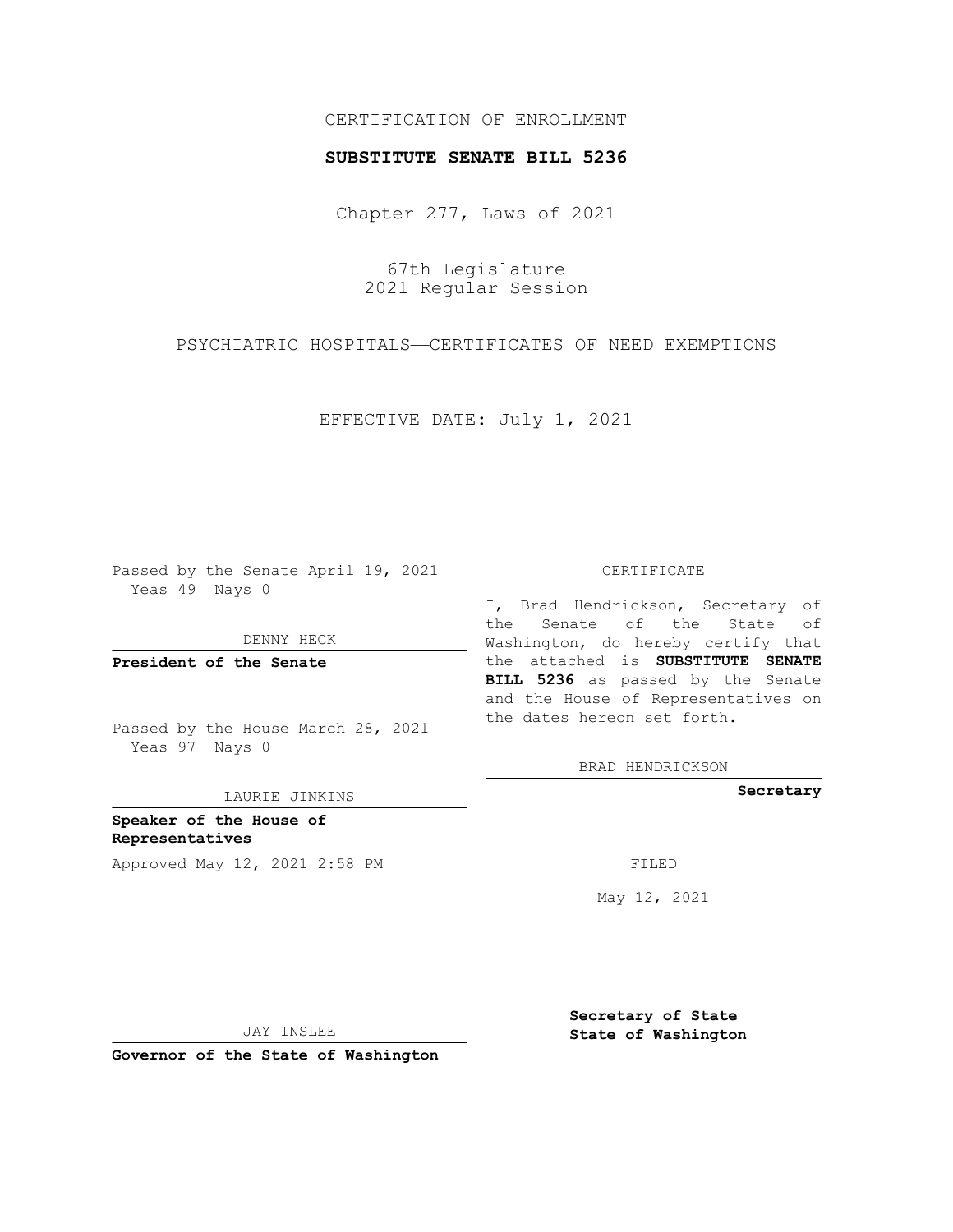### **SUBSTITUTE SENATE BILL 5236**

AS AMENDED BY THE HOUSE

Passed Legislature - 2021 Regular Session

## **State of Washington 67th Legislature 2021 Regular Session**

**By** Senate Behavioral Health Subcommittee to Health & Long Term Care (originally sponsored by Senators Warnick, Dhingra, Nguyen, and Wagoner)

READ FIRST TIME 02/08/21.

 AN ACT Relating to extending the exemption from certificate of need requirements for the expansion of psychiatric bed capacity; amending RCW 70.38.111 and 70.38.260; providing an effective date; 4 and declaring an emergency.

5 BE IT ENACTED BY THE LEGISLATURE OF THE STATE OF WASHINGTON:

6 **Sec. 1.** RCW 70.38.111 and 2020 c 258 s 1 are each amended to 7 read as follows:

8 (1) The department shall not require a certificate of need for 9 the offering of an inpatient tertiary health service by:

 (a) A health maintenance organization or a combination of health maintenance organizations if (i) the organization or combination of organizations has, in the service area of the organization or the service areas of the organizations in the combination, an enrollment of at least fifty thousand individuals, (ii) the facility in which the service will be provided is or will be geographically located so that the service will be reasonably accessible to such enrolled individuals, and (iii) at least seventy-five percent of the patients who can reasonably be expected to receive the tertiary health service will be individuals enrolled with such organization or organizations 20 in the combination;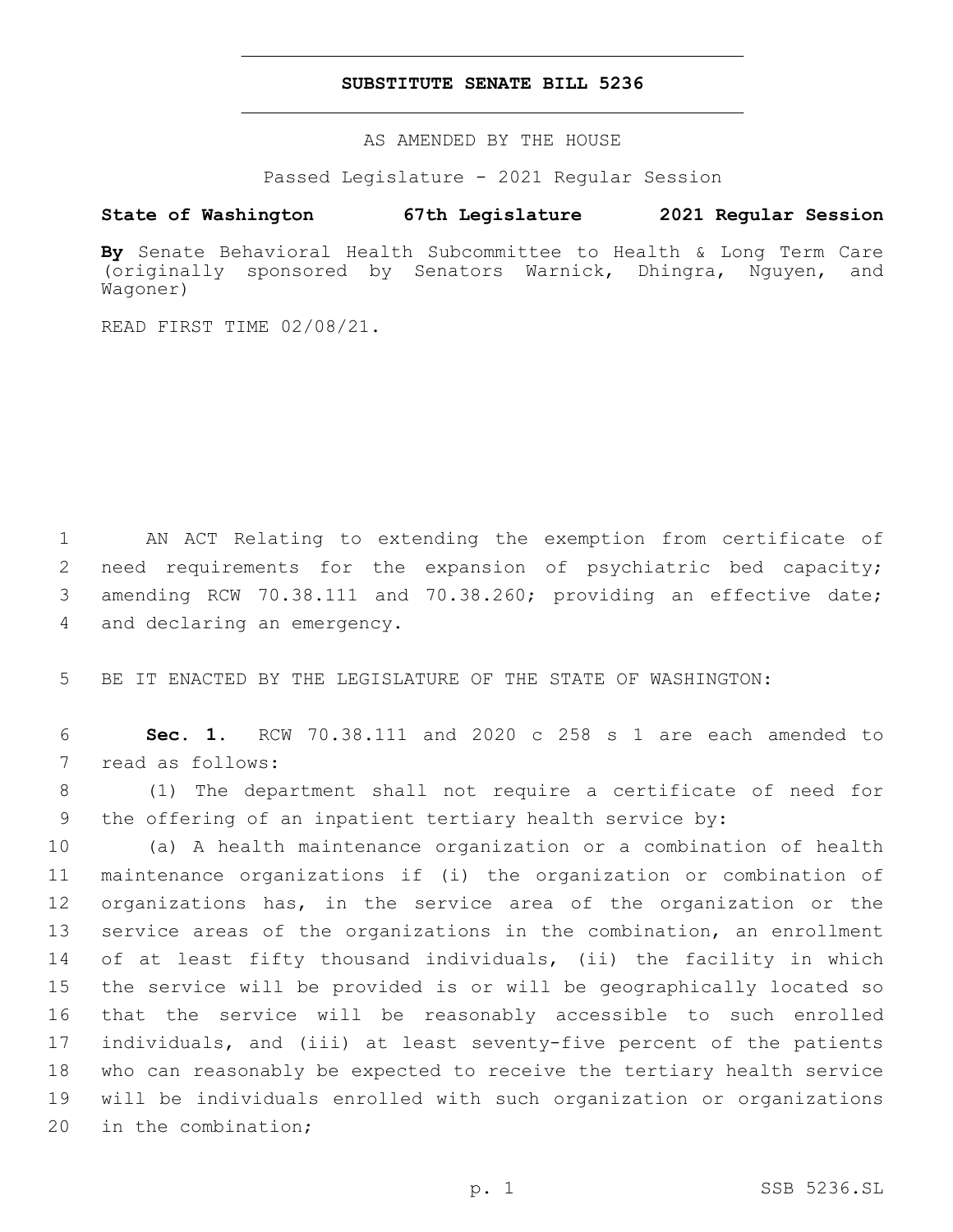(b) A health care facility if (i) the facility primarily provides or will provide inpatient health services, (ii) the facility is or will be controlled, directly or indirectly, by a health maintenance organization or a combination of health maintenance organizations which has, in the service area of the organization or service areas of the organizations in the combination, an enrollment of at least fifty thousand individuals, (iii) the facility is or will be geographically located so that the service will be reasonably accessible to such enrolled individuals, and (iv) at least seventy- five percent of the patients who can reasonably be expected to receive the tertiary health service will be individuals enrolled with such organization or organizations in the combination; or

 (c) A health care facility (or portion thereof) if (i) the facility is or will be leased by a health maintenance organization or combination of health maintenance organizations which has, in the service area of the organization or the service areas of the organizations in the combination, an enrollment of at least fifty thousand individuals and, on the date the application is submitted under subsection (2) of this section, at least fifteen years remain in the term of the lease, (ii) the facility is or will be geographically located so that the service will be reasonably accessible to such enrolled individuals, and (iii) at least seventy- five percent of the patients who can reasonably be expected to receive the tertiary health service will be individuals enrolled with 25 such organization;

26 if, with respect to such offering or obligation by a nursing home, the department has, upon application under subsection (2) of this section, granted an exemption from such requirement to the organization, combination of organizations, or facility.

 (2) A health maintenance organization, combination of health maintenance organizations, or health care facility shall not be exempt under subsection (1) of this section from obtaining a certificate of need before offering a tertiary health service unless:

 (a) It has submitted at least thirty days prior to the offering of services reviewable under RCW 70.38.105(4)(d) an application for 36 such exemption; and

 (b) The application contains such information respecting the organization, combination, or facility and the proposed offering or obligation by a nursing home as the department may require to determine if the organization or combination meets the requirements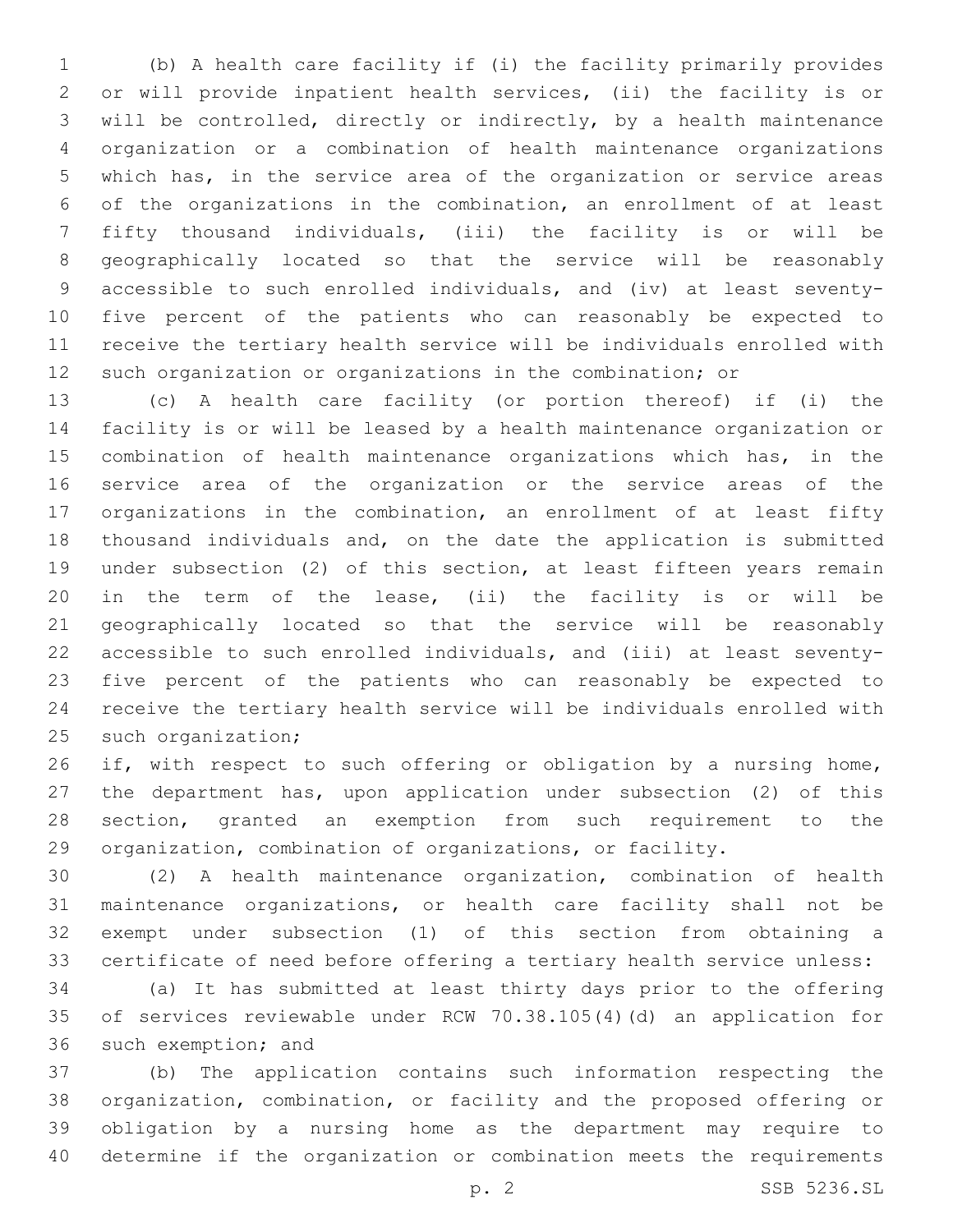of subsection (1) of this section or the facility meets or will meet 2 such requirements; and

 (c) The department approves such application. The department shall approve or disapprove an application for exemption within thirty days of receipt of a completed application. In the case of a proposed health care facility (or portion thereof) which has not begun to provide tertiary health services on the date an application is submitted under this subsection with respect to such facility (or portion), the facility (or portion) shall meet the applicable requirements of subsection (1) of this section when the facility first provides such services. The department shall approve an application submitted under this subsection if it determines that the applicable requirements of subsection (1) of this section are met.

 (3) A health care facility (or any part thereof) with respect to which an exemption was granted under subsection (1) of this section may not be sold or leased and a controlling interest in such facility or in a lease of such facility may not be acquired and a health care facility described in (1)(c) which was granted an exemption under subsection (1) of this section may not be used by any person other 20 than the lessee described in  $(1)(c)$  unless:

 (a) The department issues a certificate of need approving the 22 sale, lease, acquisition, or use; or

 (b) The department determines, upon application, that (i) the entity to which the facility is proposed to be sold or leased, which intends to acquire the controlling interest, or which intends to use the facility is a health maintenance organization or a combination of health maintenance organizations which meets the requirements of 28 (1)(a)(i), and (ii) with respect to such facility, meets the requirements of (1)(a)(ii) or (iii) or the requirements of (1)(b)(i) and  $(i)$ .

 (4) In the case of a health maintenance organization, an ambulatory care facility, or a health care facility, which ambulatory or health care facility is controlled, directly or indirectly, by a health maintenance organization or a combination of health maintenance organizations, the department may under the program apply its certificate of need requirements to the offering of inpatient tertiary health services to the extent that such offering is not exempt under the provisions of this section or RCW 70.38.105(7).

 (5)(a) The department shall not require a certificate of need for the construction, development, or other establishment of a nursing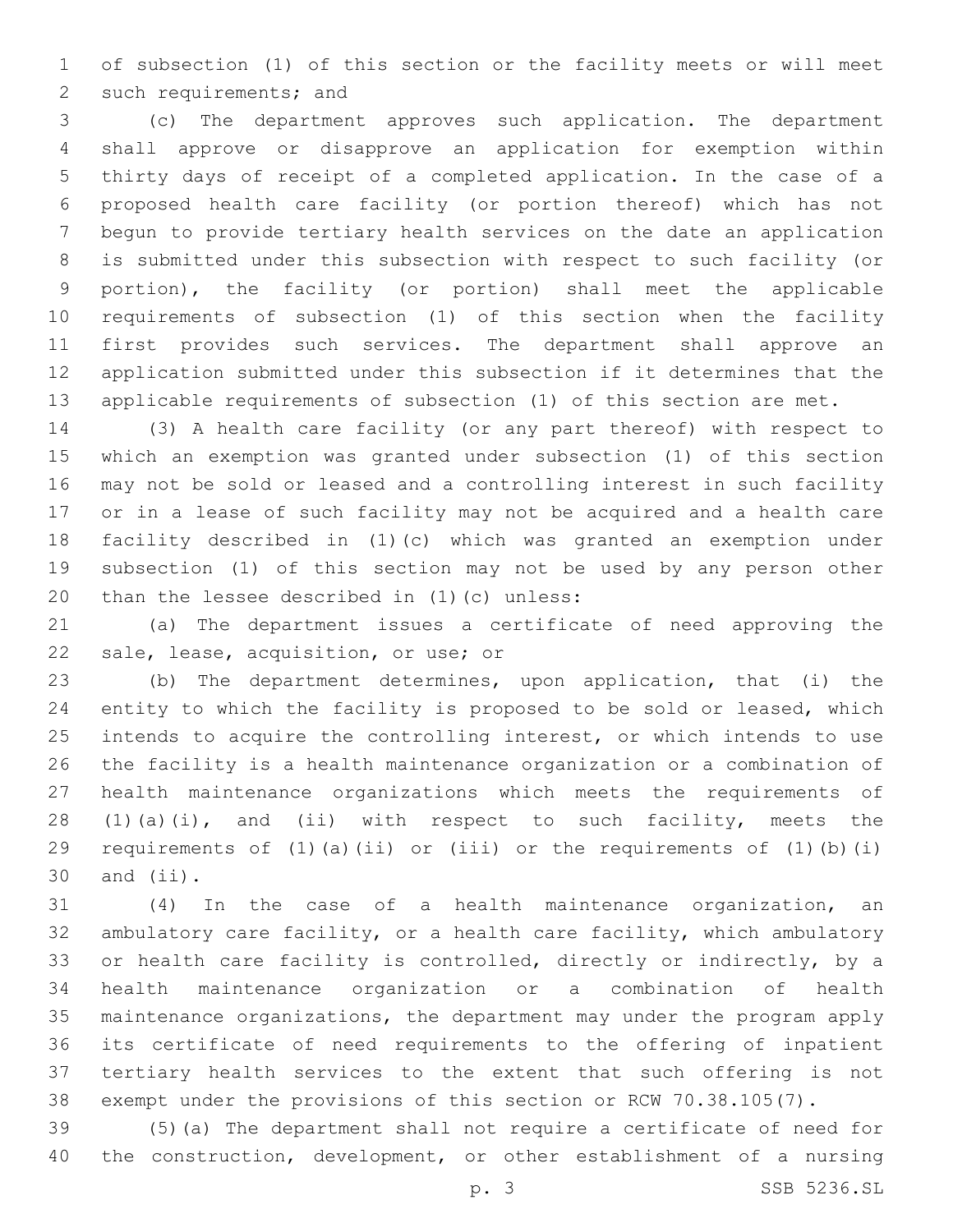home, or the addition of beds to an existing nursing home, that is owned and operated by a continuing care retirement community that:

(i) Offers services only to contractual members;

 (ii) Provides its members a contractually guaranteed range of services from independent living through skilled nursing, including 6 some assistance with daily living activities;

 (iii) Contractually assumes responsibility for the cost of services exceeding the member's financial responsibility under the contract, so that no third party, with the exception of insurance purchased by the retirement community or its members, but including the medicaid program, is liable for costs of care even if the member 12 depletes his or her personal resources;

 (iv) Has offered continuing care contracts and operated a nursing home continuously since January 1, 1988, or has obtained a 15 certificate of need to establish a nursing home;

 (v) Maintains a binding agreement with the state assuring that financial liability for services to members, including nursing home 18 services, will not fall upon the state;

 (vi) Does not operate, and has not undertaken a project that would result in a number of nursing home beds in excess of one for every four living units operated by the continuing care retirement 22 community, exclusive of nursing home beds; and

 (vii) Has obtained a professional review of pricing and long-term solvency within the prior five years which was fully disclosed to 25 members.

 (b) A continuing care retirement community shall not be exempt under this subsection from obtaining a certificate of need unless:

 (i) It has submitted an application for exemption at least thirty days prior to commencing construction of, is submitting an application for the licensure of, or is commencing operation of a 31 nursing home, whichever comes first; and

 (ii) The application documents to the department that the continuing care retirement community qualifies for exemption.

 (c) The sale, lease, acquisition, or use of part or all of a continuing care retirement community nursing home that qualifies for exemption under this subsection shall require prior certificate of need approval to qualify for licensure as a nursing home unless the department determines such sale, lease, acquisition, or use is by a continuing care retirement community that meets the conditions of (a) 40 of this subsection.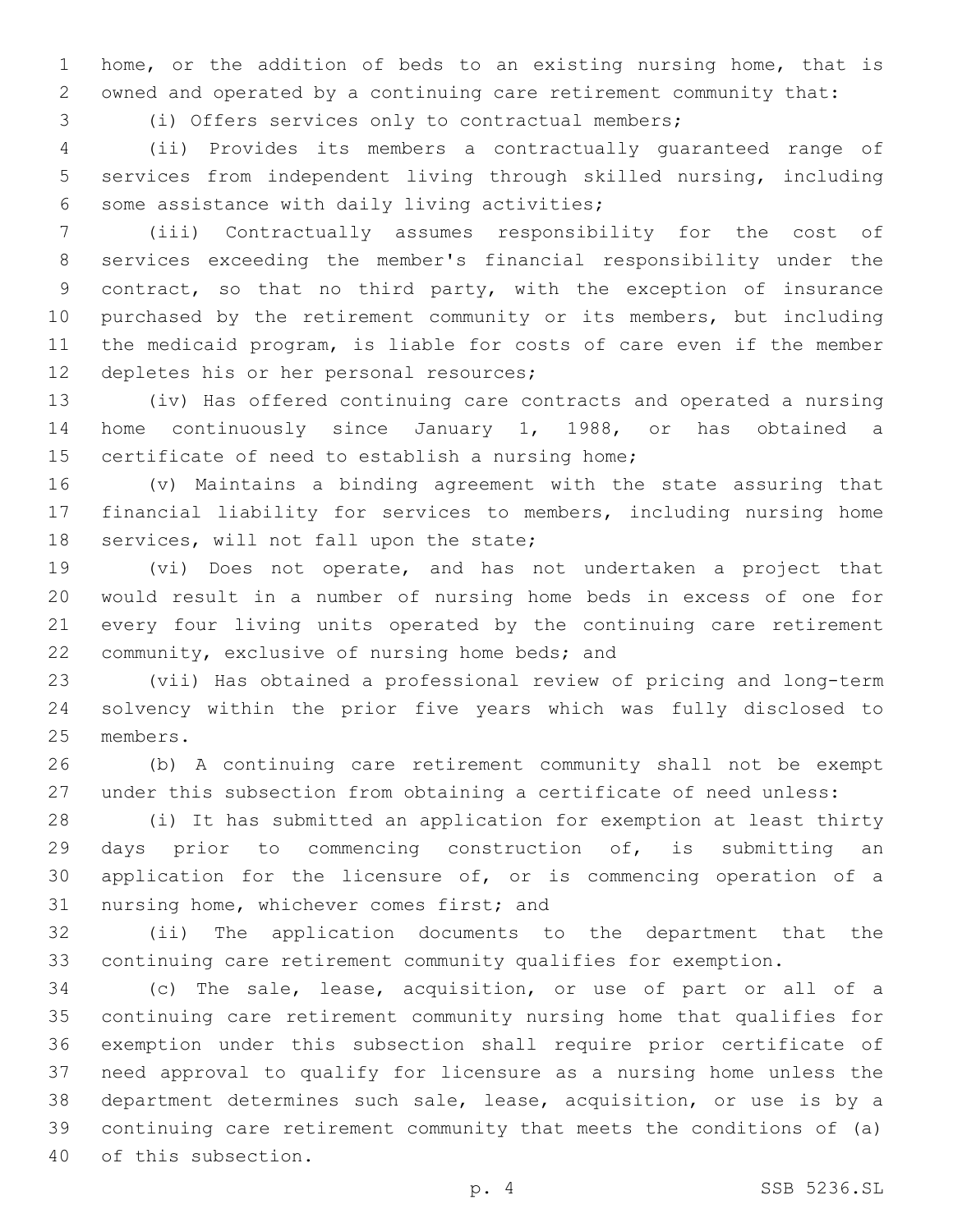(6) A rural hospital, as defined by the department, reducing the number of licensed beds to become a rural primary care hospital under the provisions of Part A Title XVIII of the Social Security Act Section 1820, 42 U.S.C., 1395c et seq. may, within three years of the reduction of beds licensed under chapter 70.41 RCW, increase the number of licensed beds to no more than the previously licensed number without being subject to the provisions of this chapter.

 (7) A rural health care facility licensed under RCW 70.175.100 formerly licensed as a hospital under chapter 70.41 RCW may, within three years of the effective date of the rural health care facility license, apply to the department for a hospital license and not be subject to the requirements of RCW 70.38.105(4)(a) as the construction, development, or other establishment of a new hospital, provided there is no increase in the number of beds previously licensed under chapter 70.41 RCW and there is no redistribution in the number of beds used for acute care or long-term care, the rural health care facility has been in continuous operation, and the rural health care facility has not been purchased or leased.

 (8) A rural hospital determined to no longer meet critical access hospital status for state law purposes as a result of participation in the Washington rural health access preservation pilot identified by the state office of rural health and formerly licensed as a hospital under chapter 70.41 RCW may apply to the department to renew its hospital license and not be subject to the requirements of RCW 25 70.38.105(4)(a) as the construction, development, or other establishment of a new hospital, provided there is no increase in the number of beds previously licensed under chapter 70.41 RCW. If all or part of a formerly licensed rural hospital is sold, purchased, or leased during the period the rural hospital does not meet critical access hospital status as a result of participation in the Washington rural health access preservation pilot and the new owner or lessor applies to renew the rural hospital's license, then the sale, purchase, or lease of part or all of the rural hospital is subject to 34 the provisions of this chapter.

 (9)(a) A nursing home that voluntarily reduces the number of its licensed beds to provide assisted living, licensed assisted living facility care, adult day care, adult day health, respite care, hospice, outpatient therapy services, congregate meals, home health, or senior wellness clinic, or to reduce to one or two the number of beds per room or to otherwise enhance the quality of life for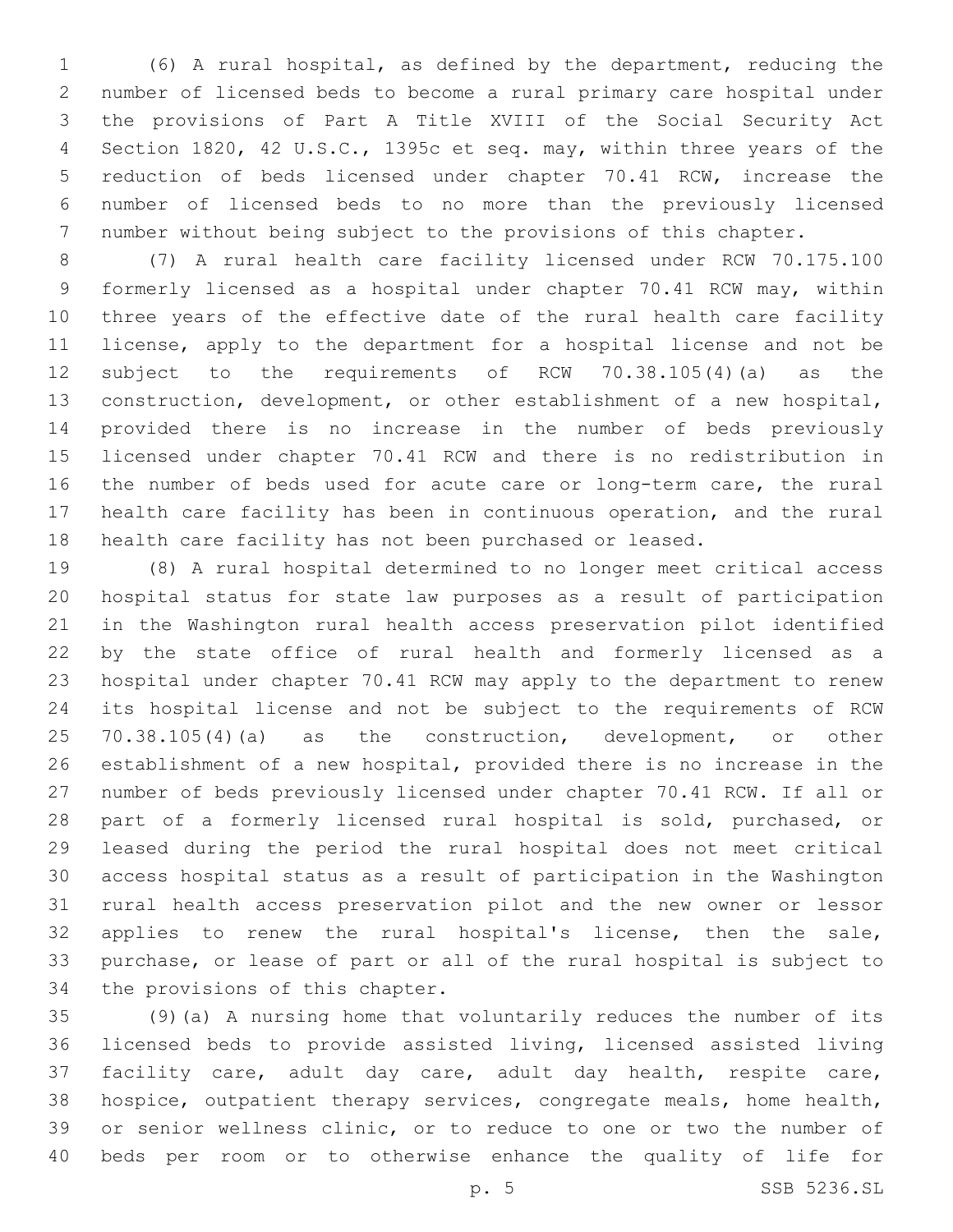residents in the nursing home, may convert the original facility or portion of the facility back, and thereby increase the number of nursing home beds to no more than the previously licensed number of nursing home beds without obtaining a certificate of need under this chapter, provided the facility has been in continuous operation and has not been purchased or leased. Any conversion to the original licensed bed capacity, or to any portion thereof, shall comply with the same life and safety code requirements as existed at the time the nursing home voluntarily reduced its licensed beds; unless waivers from such requirements were issued, in which case the converted beds shall reflect the conditions or standards that then existed pursuant 12 to the approved waivers.

 (b) To convert beds back to nursing home beds under this 14 subsection, the nursing home must:

 (i) Give notice of its intent to preserve conversion options to the department of health no later than thirty days after the 17 effective date of the license reduction; and

 (ii) Give notice to the department of health and to the department of social and health services of the intent to convert beds back. If construction is required for the conversion of beds back, the notice of intent to convert beds back must be given, at a minimum, one year prior to the effective date of license modification reflecting the restored beds; otherwise, the notice must be given a minimum of ninety days prior to the effective date of license modification reflecting the restored beds. Prior to any license modification to convert beds back to nursing home beds under this section, the licensee must demonstrate that the nursing home meets the certificate of need exemption requirements of this section.

 The term "construction," as used in (b)(ii) of this subsection, is limited to those projects that are expected to equal or exceed the expenditure minimum amount, as determined under this chapter.

 (c) Conversion of beds back under this subsection must be completed no later than four years after the effective date of the license reduction. However, for good cause shown, the four-year period for conversion may be extended by the department of health for 36 one additional four-year period.

 (d) Nursing home beds that have been voluntarily reduced under this section shall be counted as available nursing home beds for the purpose of evaluating need under RCW 70.38.115(2) (a) and (k) so long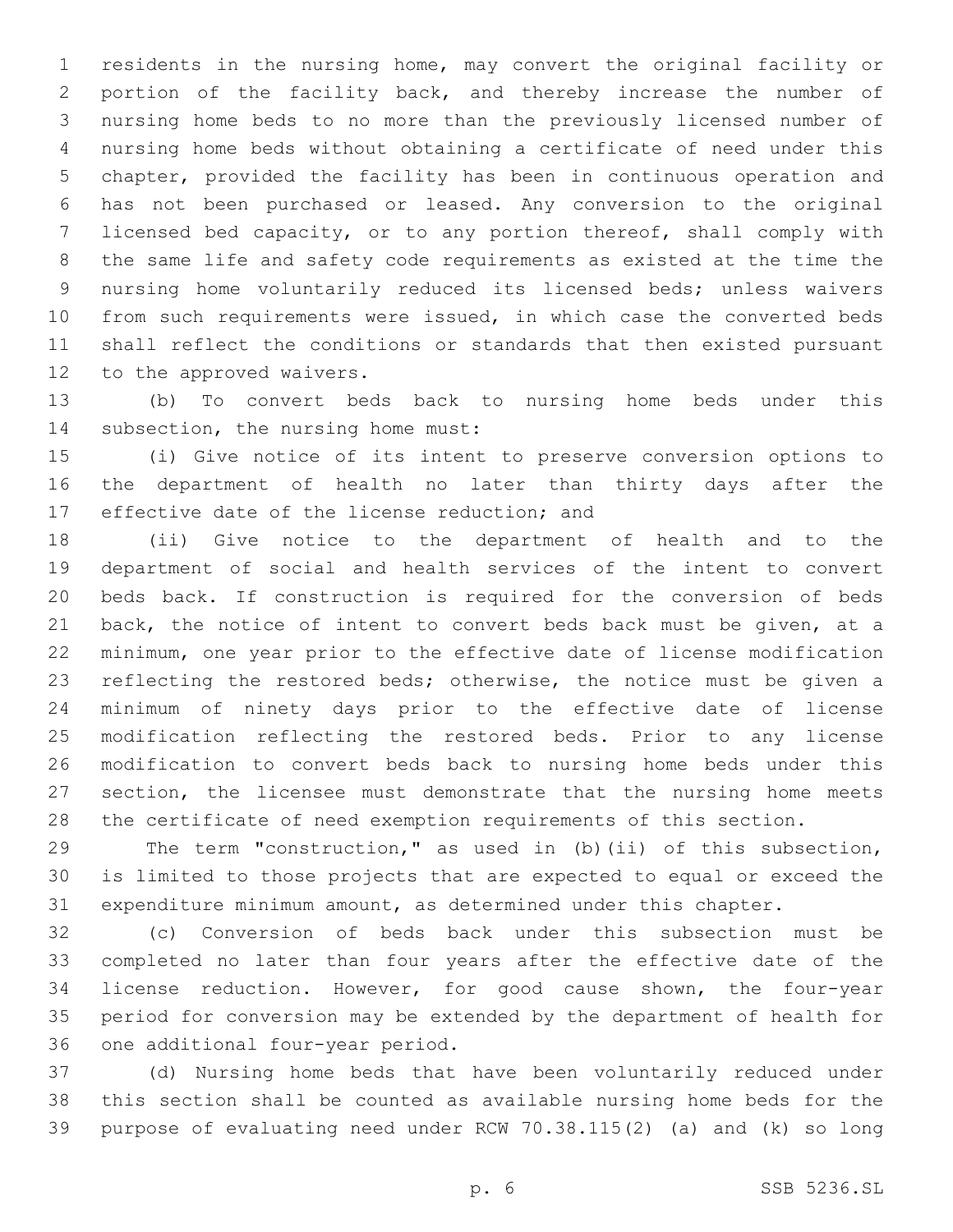as the facility retains the ability to convert them back to nursing 2 home use under the terms of this section.

 (e) When a building owner has secured an interest in the nursing home beds, which are intended to be voluntarily reduced by the licensee under (a) of this subsection, the applicant shall provide the department with a written statement indicating the building 7 owner's approval of the bed reduction.

 (10)(a) The department shall not require a certificate of need 9 for a hospice agency if:

 (i) The hospice agency is designed to serve the unique religious or cultural needs of a religious group or an ethnic minority and commits to furnishing hospice services in a manner specifically aimed at meeting the unique religious or cultural needs of the religious 14 group or ethnic minority;

(ii) The hospice agency is operated by an organization that:

 (A) Operates a facility, or group of facilities, that offers a comprehensive continuum of long-term care services, including, at a minimum, a licensed, medicare-certified nursing home, assisted living, independent living, day health, and various community-based support services, designed to meet the unique social, cultural, and 21 religious needs of a specific cultural and ethnic minority group;

 (B) Has operated the facility or group of facilities for at least ten continuous years prior to the establishment of the hospice 24 agency;

 (iii) The hospice agency commits to coordinating with existing hospice programs in its community when appropriate;

 (iv) The hospice agency has a census of no more than forty 28 patients;

 (v) The hospice agency commits to obtaining and maintaining 30 medicare certification;

 (vi) The hospice agency only serves patients located in the same county as the majority of the long-term care services offered by the 33 organization that operates the agency; and

 (vii) The hospice agency is not sold or transferred to another 35 agency.

 (b) The department shall include the patient census for an agency exempted under this subsection (10) in its calculations for future 38 certificate of need applications.

 (11) To alleviate the need to board psychiatric patients in emergency departments and increase capacity of hospitals to serve

p. 7 SSB 5236.SL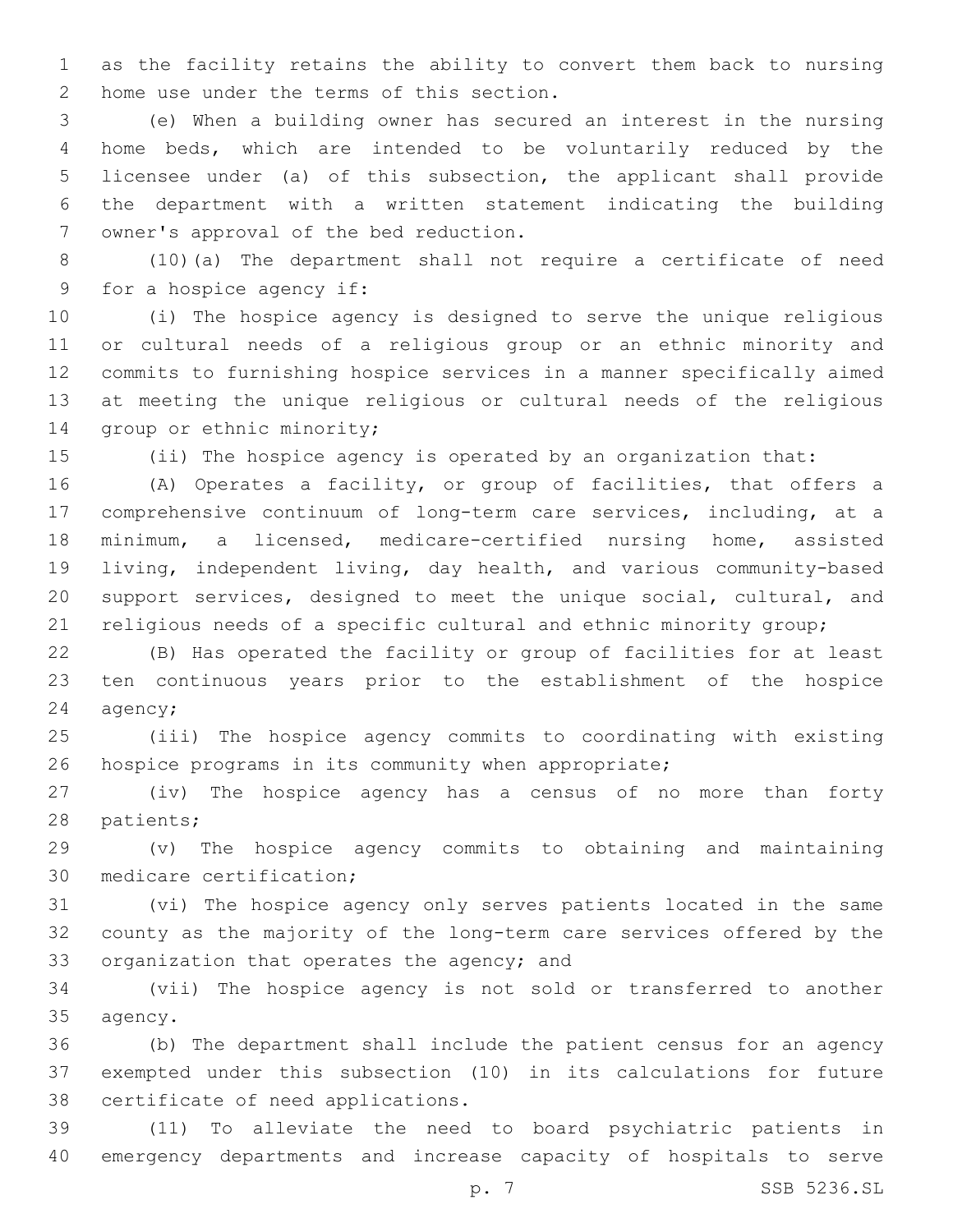individuals on ninety-day or one hundred eighty-day commitment orders, for the period of time from May 5, 2017, through June 30,  $(2021)$ )  $2023$ :

 (a) The department shall suspend the certificate of need requirement for a hospital licensed under chapter 70.41 RCW that changes the use of licensed beds to increase the number of beds to provide psychiatric services, including involuntary treatment services. A certificate of need exemption under this subsection 9 (11)(a) shall be valid for two years.

(b) The department may not require a certificate of need for:

 (i) The addition of beds as described in RCW 70.38.260 (2) and  $(3);$  or

 (ii) The construction, development, or establishment of a psychiatric hospital licensed as an establishment under chapter 71.12 RCW that will have no more than sixteen beds and provide treatment to adults on ninety or one hundred eighty-day involuntary commitment 17 orders, as described in RCW 70.38.260(4).

 (12)(a) An ambulatory surgical facility is exempt from all 19 certificate of need requirements if the facility:

 (i) Is an individual or group practice and, if the facility is a group practice, the privilege of using the facility is not extended 22 to physicians outside the group practice;

 (ii) Operated or received approval to operate, prior to January 24 19, 2018; and

 (iii) Was exempt from certificate of need requirements prior to 26 January 19, 2018, because the facility either:

 (A) Was determined to be exempt from certificate of need requirements pursuant to a determination of reviewability issued by 29 the department; or

 (B) Was a single-specialty endoscopy center in existence prior to January 14, 2003, when the department determined that endoscopy procedures were surgeries for purposes of certificate of need.

(b) The exemption under this subsection:

 (i) Applies regardless of future changes of ownership, corporate structure, or affiliations of the individual or group practice as long as the use of the facility remains limited to physicians in the 37 group practice; and

 (ii) Does not apply to changes in services, specialties, or 39 number of operating rooms.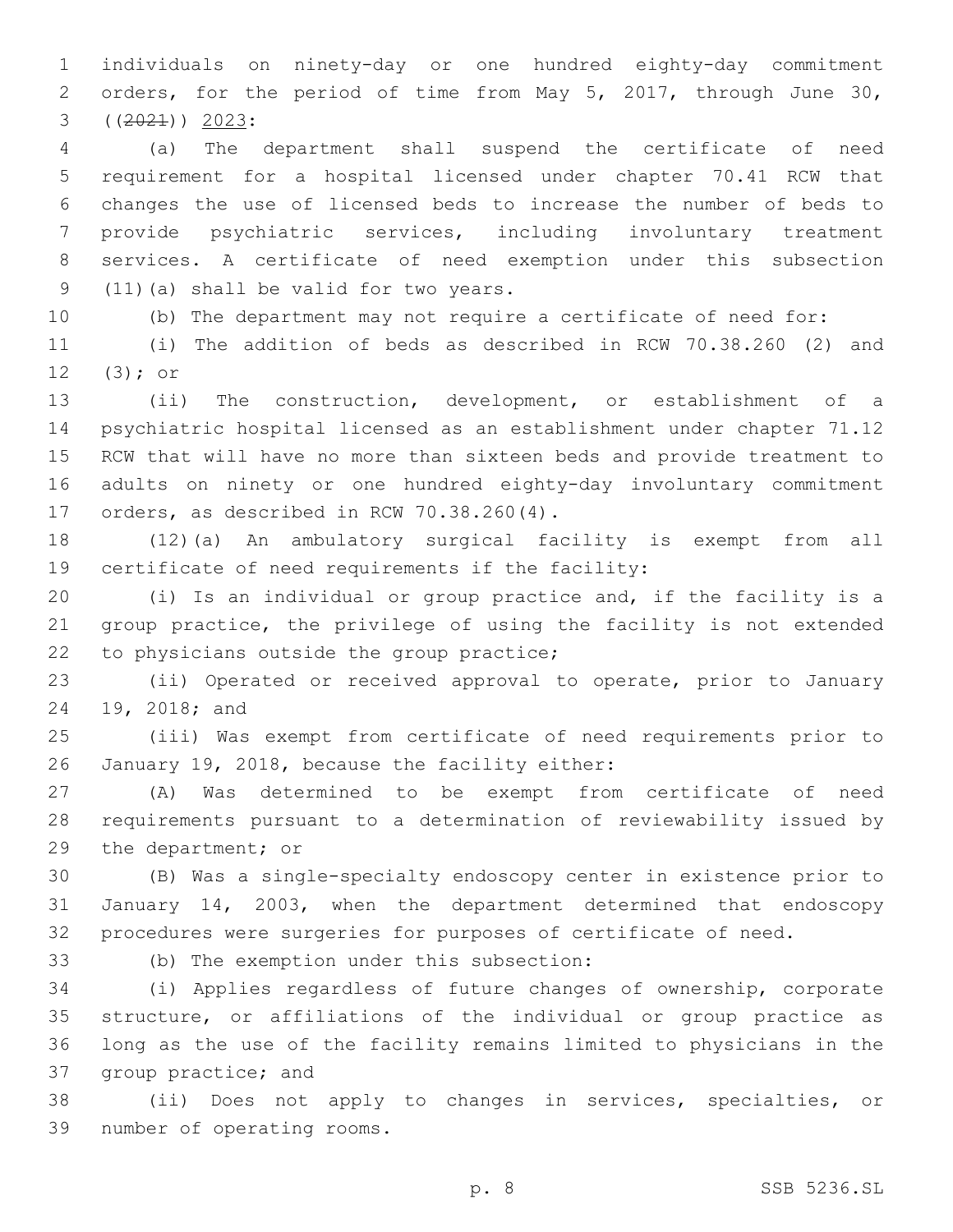(13) A rural health clinic providing health services in a home health shortage area as declared by the department pursuant to 42 C.F.R. Sec. 405.2416 is not subject to certificate of need review under this chapter.4

 **Sec. 2.** RCW 70.38.260 and 2019 c 324 s 9 are each amended to read as follows:6

 (1) For a grant awarded during fiscal years 2018 and 2019 by the department of commerce under this section, hospitals licensed under chapter 70.41 RCW and psychiatric hospitals licensed as establishments under chapter 71.12 RCW are not subject to certificate of need requirements for the addition of the number of new psychiatric beds indicated in the grant. The department of commerce may not make a prior approval of a certificate of need application a condition for a grant application under this section. The period during which an approved hospital or psychiatric hospital project qualifies for a certificate of need exemption under this section is 17 two years from the date of the grant award.

 (2)(a) Until June 30, ((2021)) 2023, a hospital licensed under chapter 70.41 RCW is exempt from certificate of need requirements for 20 the addition of new psychiatric beds.

 (b) A hospital that adds new psychiatric beds under this 22 subsection (2) must:

 (i) Notify the department of the addition of new psychiatric beds. The department shall provide the hospital with a notice of 25 exemption within thirty days; and

 (ii) Commence the project within two years of the date of receipt 27 of the notice of exemption.

 (c) Beds granted an exemption under RCW 70.38.111(11)(b) must remain psychiatric beds unless a certificate of need is granted to change their use or the hospital voluntarily reduces its licensed 31 capacity.

 (3)(a) Until June 30, ((2021)) 2023, a psychiatric hospital licensed as an establishment under chapter 71.12 RCW is exempt from certificate of need requirements for the one-time addition of up to 35 (( $\frac{\text{thirty}}{\text{30}}$  new psychiatric beds(( $\frac{\text{and for the one-time addition}}{\text{60}}$  of up to sixty psychiatric beds devoted solely to ninety-day and one hundred eighty-day civil commitment patients if the hospital was awarded any grant by the department of commerce to increase behavioral health capacity in fiscal year 2019 and)) devoted solely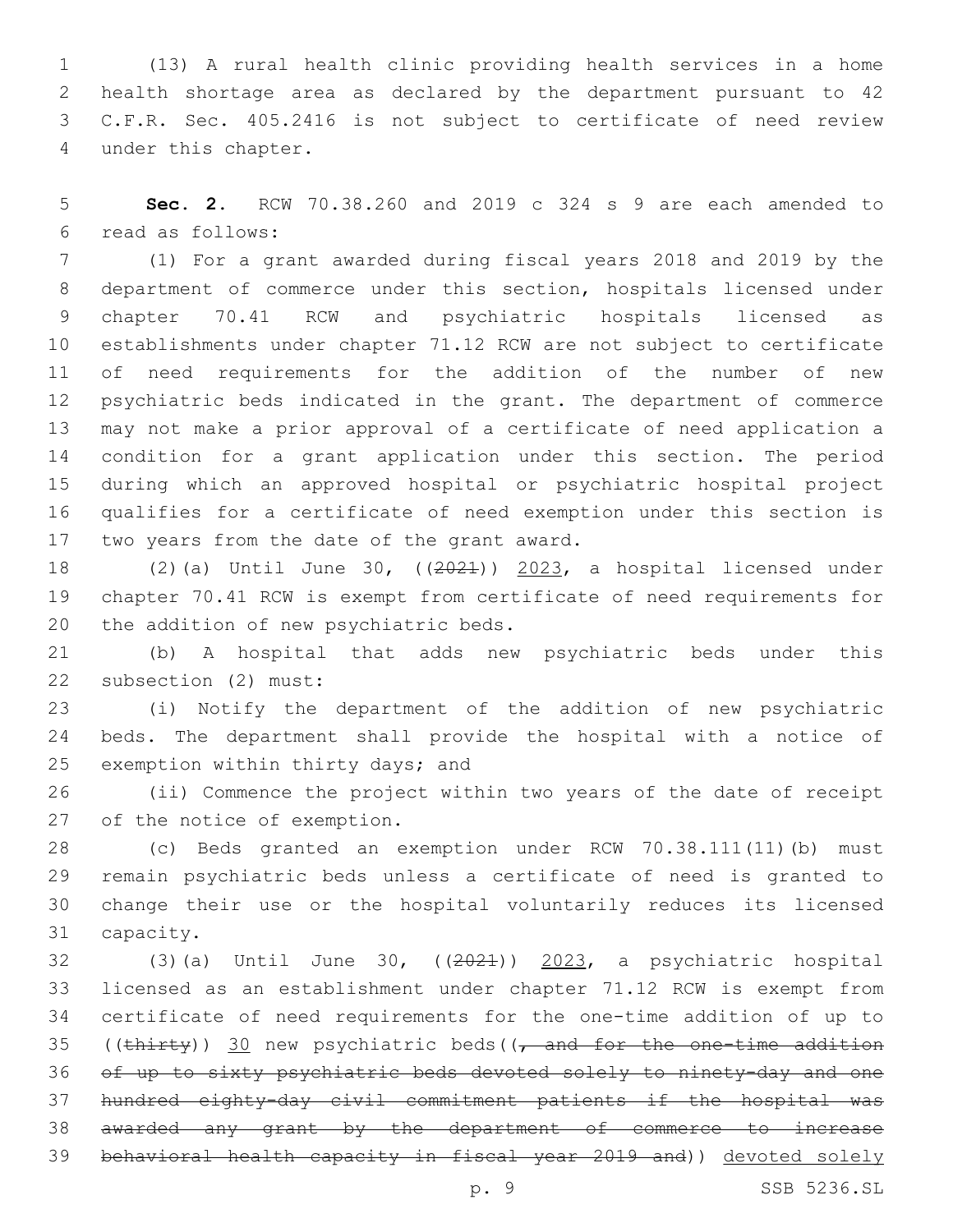for 90-day and 180-day civil commitment services and for the one-time addition of up to 30 new voluntary psychiatric beds or involuntary psychiatric beds for patients on a 120 hour detention or 14-day civil commitment order, if the hospital makes a commitment to maintain a payer mix of at least fifty percent medicare and medicaid based on a calculation using patient days for a period of five consecutive years after the beds are made available for use by patients, if it demonstrates to the satisfaction of the department:

 (i) That its most recent two years of publicly available fiscal year-end report data as required under RCW 70.170.100 and 43.70.050 reported to the department by the psychiatric hospital, show a payer mix of a minimum of fifty percent medicare and medicaid based on a 13 calculation using patient days; and

 (ii) A commitment to maintaining the payer mix in (a) of this subsection for a period of five consecutive years after the beds are 16 made available for use by patients.

 (b) A psychiatric hospital that adds new psychiatric beds under 18 this subsection (3) must:

 (i) Notify the department of the addition of new psychiatric beds. The department shall provide the psychiatric hospital with a 21 notice of exemption within thirty days; and

 (ii) Commence the project within two years of the date of receipt 23 of the notice of exemption.

 (c) Beds granted an exemption under RCW 70.38.111(11)(b) must 25 remain the types of psychiatric beds indicated to the department in 26 the original exemption application unless a certificate of need is granted to change their use or the psychiatric hospital voluntarily 28 reduces its licensed capacity.

 $(4)(a)$  Until June 30,  $(2021)$  2023, an entity seeking to construct, develop, or establish a psychiatric hospital licensed as an establishment under chapter 71.12 RCW is exempt from certificate of need requirements if the proposed psychiatric hospital will have no more than sixteen beds and dedicate a portion of the beds to providing treatment to adults on ninety or one hundred eighty-day involuntary commitment orders. The psychiatric hospital may also 36 provide treatment to adults on a ((seventy-two)) 120 hour detention 37 or ((fourteen-day)) 14-day involuntary commitment order.

 (b) An entity that seeks to construct, develop, or establish a psychiatric hospital under this subsection (4) must: